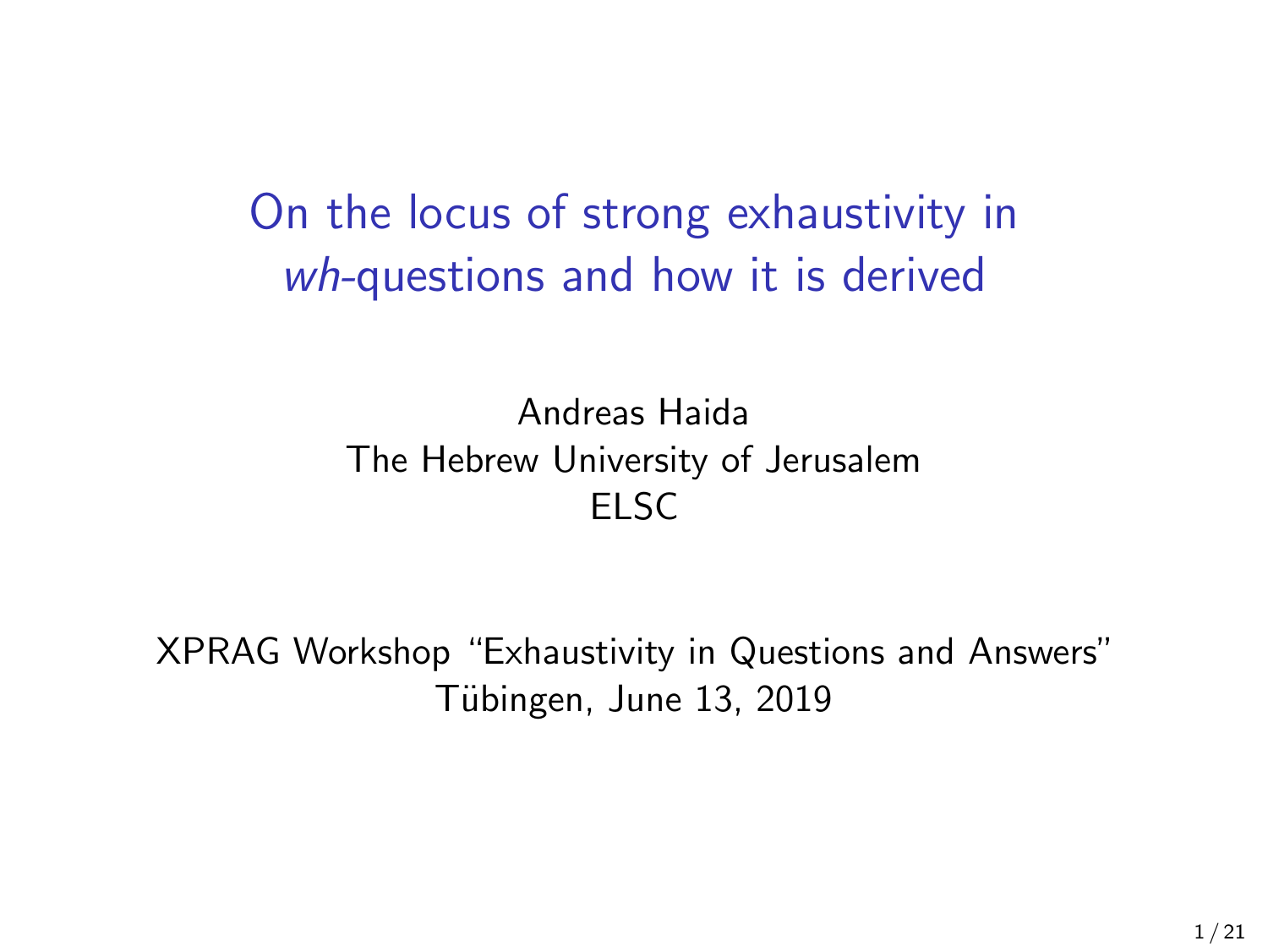### Introduction

- ▸ Agreement that *wh-*questions have a strongly exhaustive reading
- ▸ Disagreement about where and how strong exhaustivity comes about when it is observed
- $\triangleright$  The loci/ways of exhaustive strengthening assumed in the literature:

Sue knows 
$$
\left[\gamma \text{ Ans} - \left[\beta \text{ who}\right] \left[\text{Q} - \left[\alpha t_1 \text{ left}\right]\right]\right]
$$

\n•  $\left[\text{O} \right]$ 

\n•  $\left[\text{O} \right]$ 

 $\triangleright$  Today: novel empirical observations only  $\Box$  can explain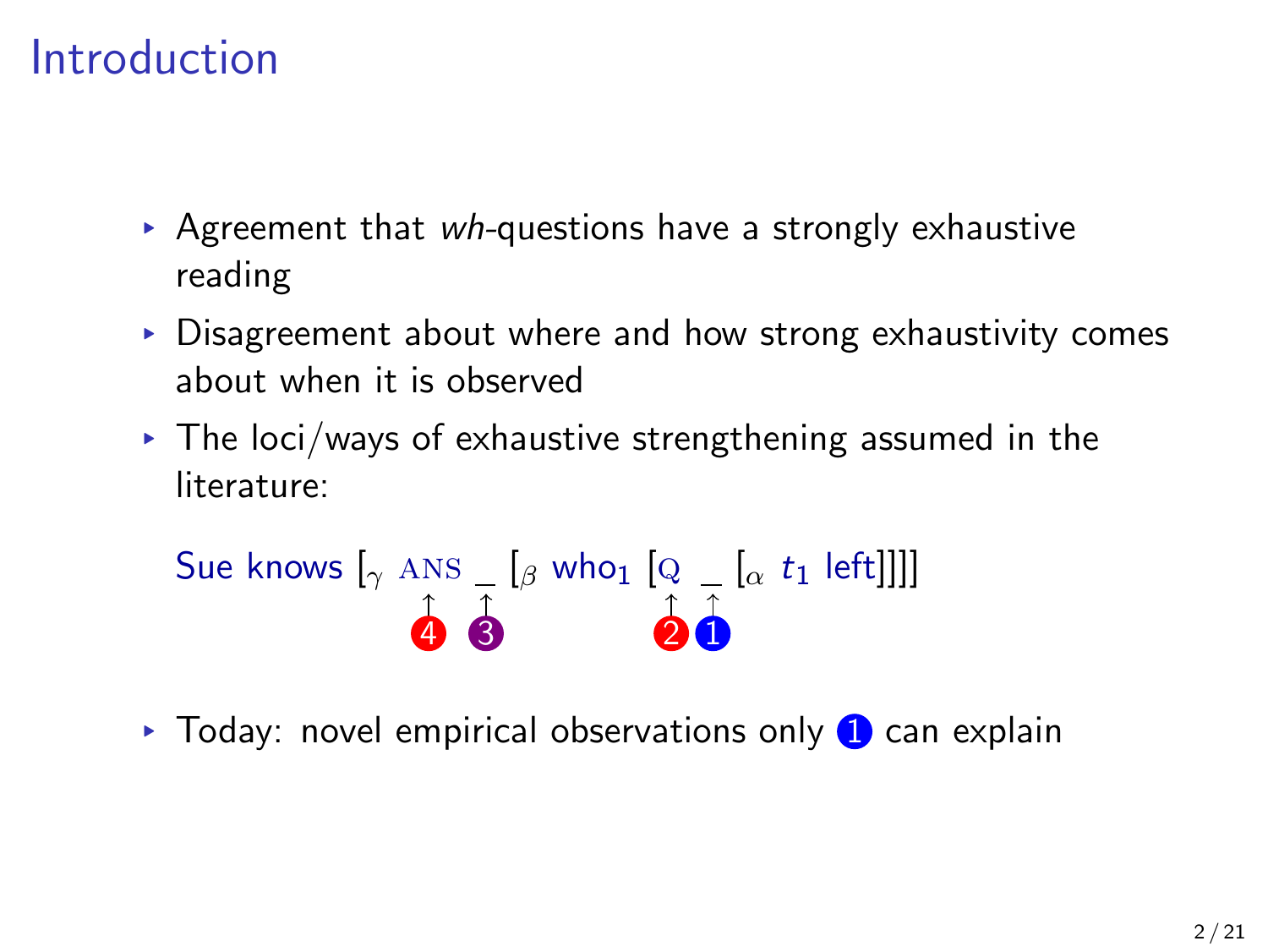### Superlative modified degree questions

*An automatic radar on a highway detects all the cars that move at 100 kph or more at a certain location. For any car, it records its owner, which is sent electronically to Sue, who sits in an office. So Sue knows that certain cars (identified by their owners) are speeding, but never knows their speed apart that it's at least 100 kph. She was notified that Tom's car was speeding. This car was in fact moving at exactly 100 kph.*

Sue weiß, wie schnell sich Toms Auto bewegt hat. ✗ 'Sue knows how fast Tom's car was moving.' Spector (2018): Degree questions are always strongly exhaustive.

Sue weiß, wie schnell sich Toms Auto mindestens bewegt hat. 'Sue knows for which *d* Tom's car was moving at least *d*-fast.'

⇒ Superlative modified degree questions have a weaker reading.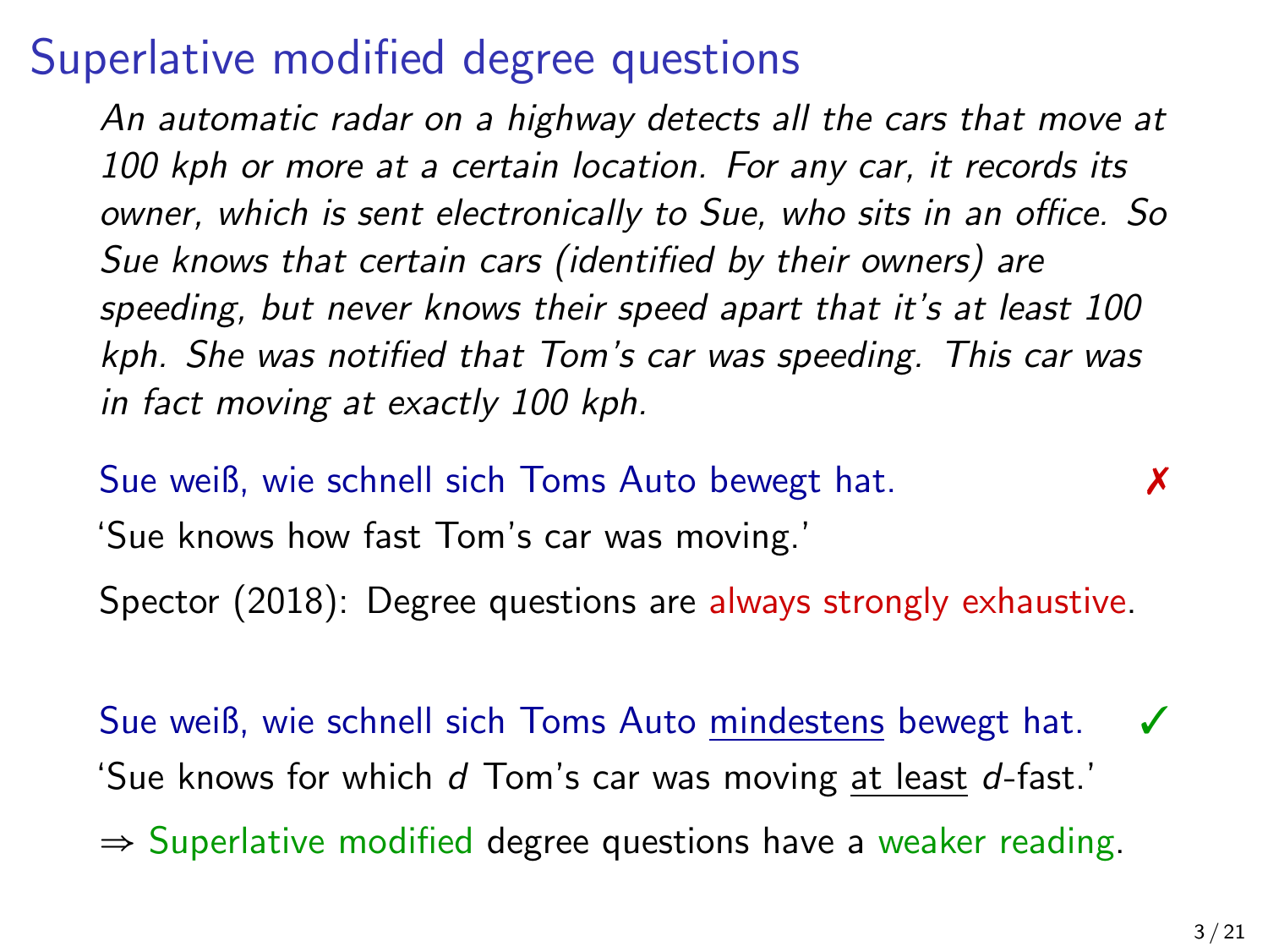Superlative degree questions lack the strong reading

Sue weiß, wie schnell sich Toms Auto mindestens bewegt hat Tom's car was moving at exactly 100 kph Sue knows that Tom's car was moving at exactly 100 kph  $\times$ 

 $\Rightarrow$  Superlative degree questions are never strongly exhaustive (except when modalized, as we'll see).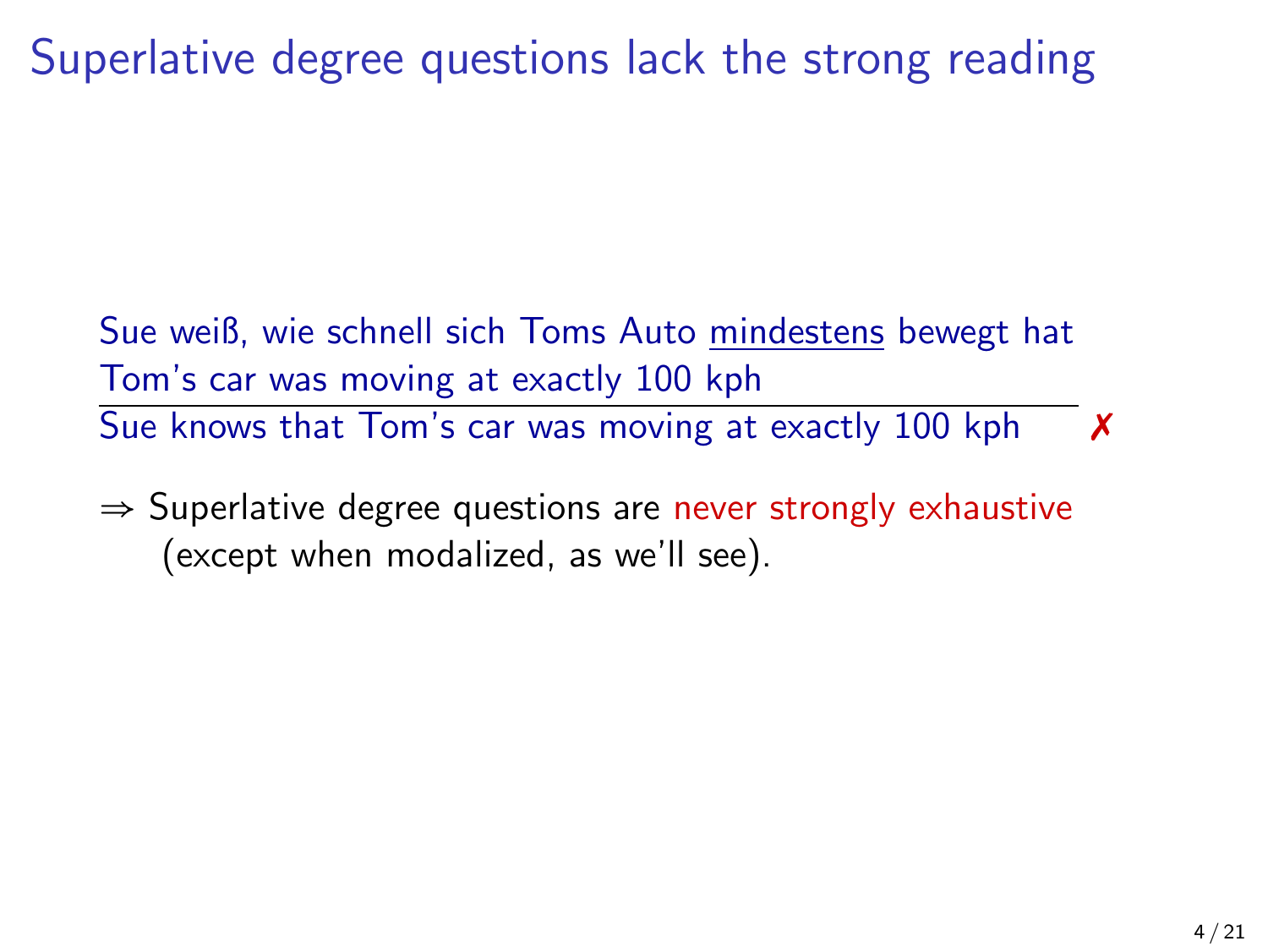### Non-interrogative counterparts

*An automatic radar on a highway detects all the cars that move at 100 kph or more at a certain location. For any car, it records its owner, which is sent electronically to Sue, who sits in an office. So Sue knows that certain cars (identified by their owners) are speeding, but never knows their speed apart that it's at least 100 kph. She was notified that Tom's car was speeding. This car was in fact moving at exactly 100 kph.* a certain location<br>electronically<br>ain cars dicentified by the<br>large their speed apart<br>contact Tom's car was

Same contrast with embedded declaratives:

Sue knows that Tom's car was moving at 100 kph.  $(\chi)$ Sue knows that Tom's car was moving at at least 100 kph.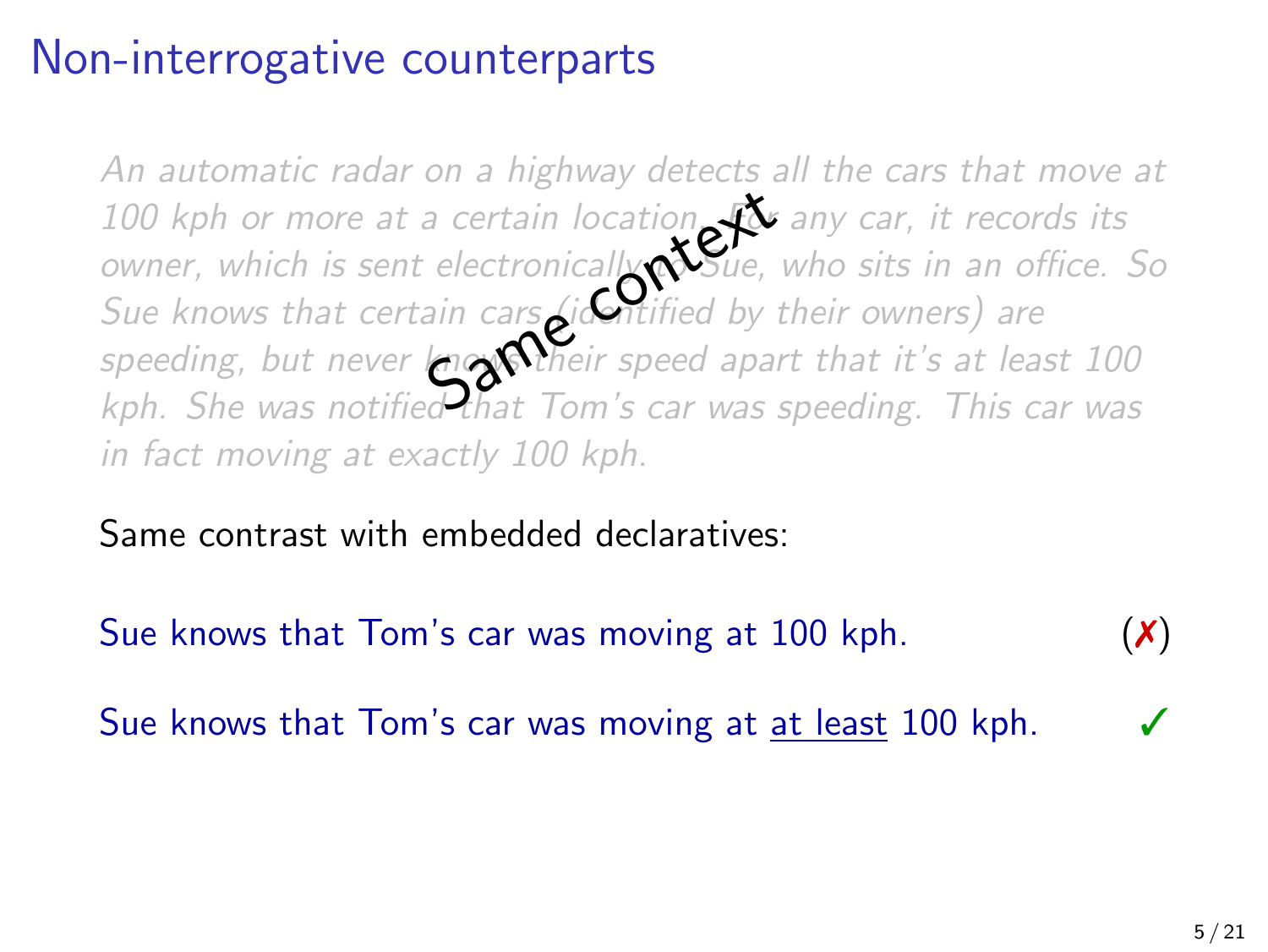### Structural hypothesis for superlative degree questions

Apart from *wh-*movement, (1) has the same structure as (2).

- (1) wie schnell sich Toms Auto mindestens bewegt hat
- (2) Tom's car was moving at at least 100 kph

That is, *mindestens* in degree questions is a degree modifier.

Thus,  $(1)$  has the following structure  $(1^{st}$  draft):

(3) how<sub>1</sub>  $[Q[T]$ 's car was  $[at least t_1-fast]]$ 

2<sup>nd</sup> and final draft:

(4) how<sub>1</sub>  $[Q \left[ e \times h_A \left[ T \right] s \right] \text{ car was } [at \left[ e \right] \text{ east } t_1 \text{-fast}]]]$  $\hat{\mathbf{0}}$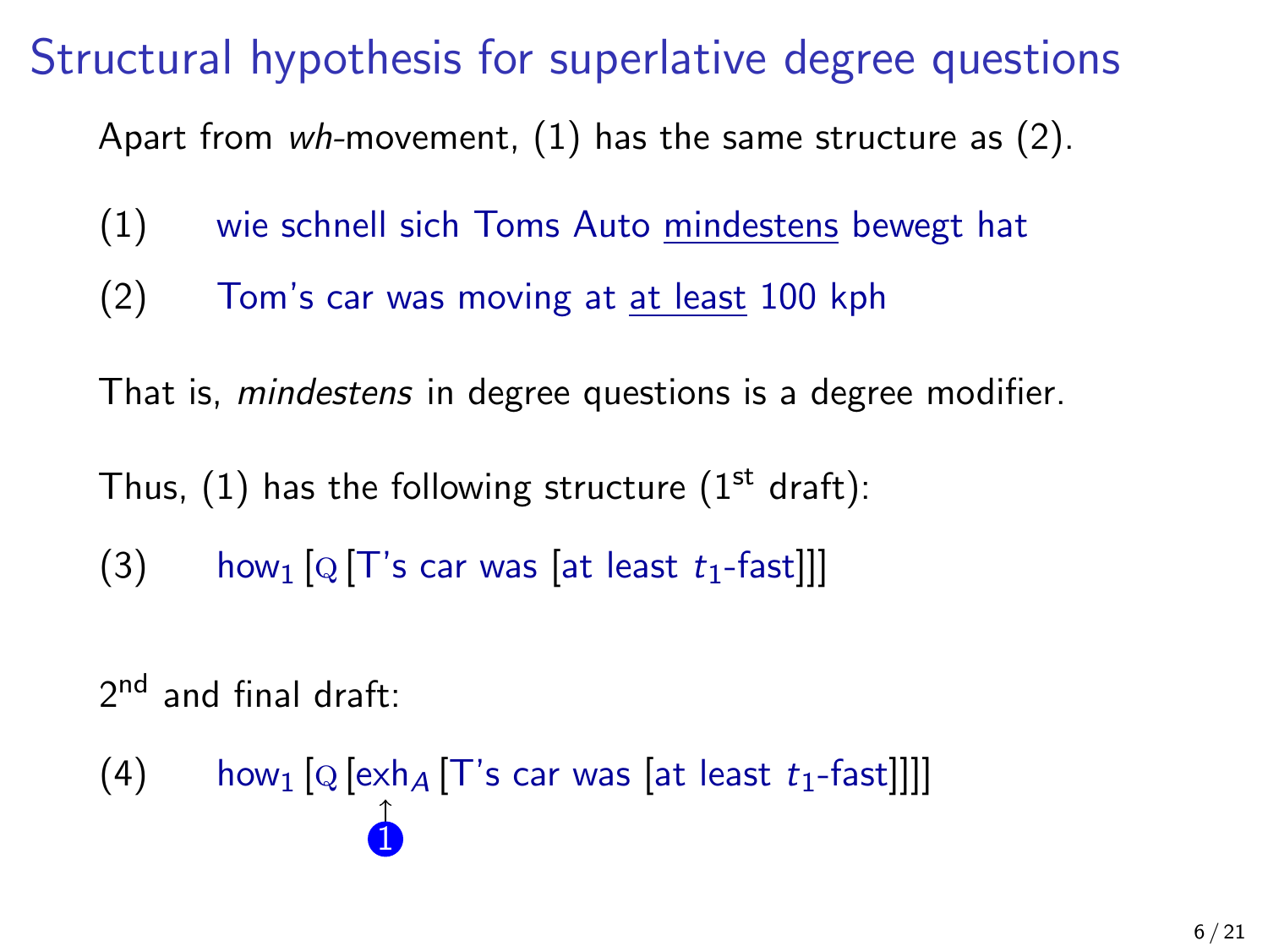## Exhaustification at site  $\odot$  (Nicolae 2013)

The first part of my argument:

- If exhaustification applies (only) at site  $\bigcirc$ , strong exhaustivity of *wh-*questions is just a special case of exhaustive strengthening of sentence meanings in general.
- $\Rightarrow$  If a declarative resists exhaustification, its interrogative counterpart is predicted to lack the strong reading.
- $\triangleright$  Thus, the fact in (5) allows to infer the corresponding fact observed about superlative degree questions.
	- (5) Tom's car was moving at at least 100 kph.  $\frac{1}{\gamma}$  Tom's car was moving at exactly 100 kph

The second part is that exhaustification in the way of  $\bigcirc$ ,  $\bigcirc$ , or  $\bigcirc$ derives unavailable strong readings.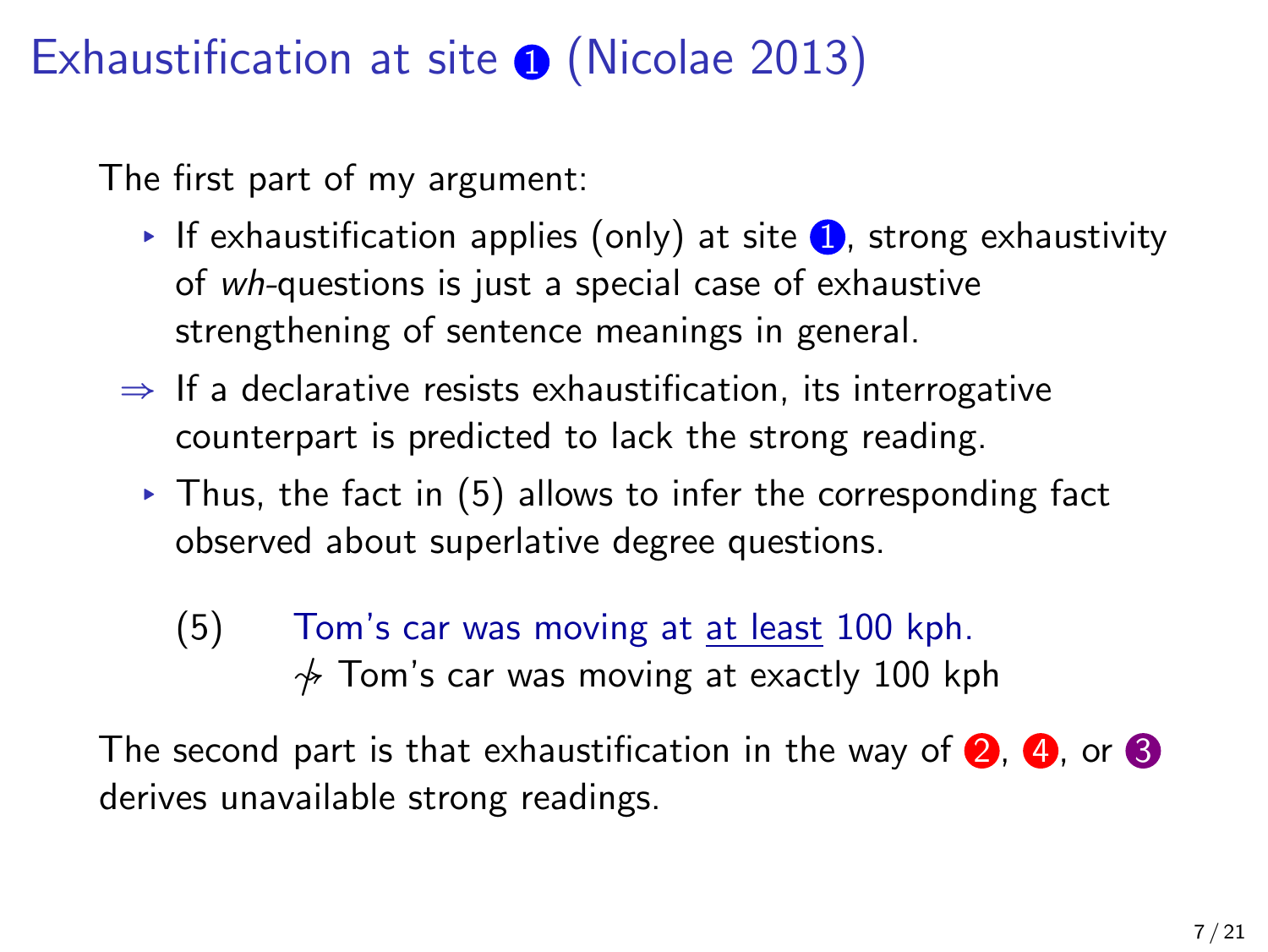#### Symmetric alternative prevent scalar inferences

The fact that at least 100 resists exhaustification follows if:

- $\rightarrow$  it has symmetric alternatives (Büring 2008, Kennedy 2013, Mayr 2013, Schwarz 2016)
- ▸ exh respects innocent excludability (Fox 2007).
- $(6)$  how<sub>1</sub> [Q [exh<sub>A</sub> [T's car was [at least  $t_1$ -fast]]]]

How do symmetric alternatives arise? – By access to 'two scales':

- 1.  $t_1$  can be replaced with any other syntactic variable.
- 2. at least can be replaced with exactly.

Yields:

$$
A = \{\llbracket \top \text{'s car was at least } t_n\text{-fast} \rrbracket^g : n \in \mathbb{N}\}
$$
  

$$
\cup \{\llbracket \top \text{'s car was exactly } t_n\text{-fast} \rrbracket^g : n \in \mathbb{N}\}
$$

where the range of  $g$  is  $\mathbb{Q}^{+}$ :

$$
A = \{ [\lambda w. T's car was at least d-fast in w] : d \in \mathbb{Q}^+ \}
$$
  

$$
\cup \{ [\lambda w. T's car was exactly d-fast in w] : d \in \mathbb{Q}^+ \}
$$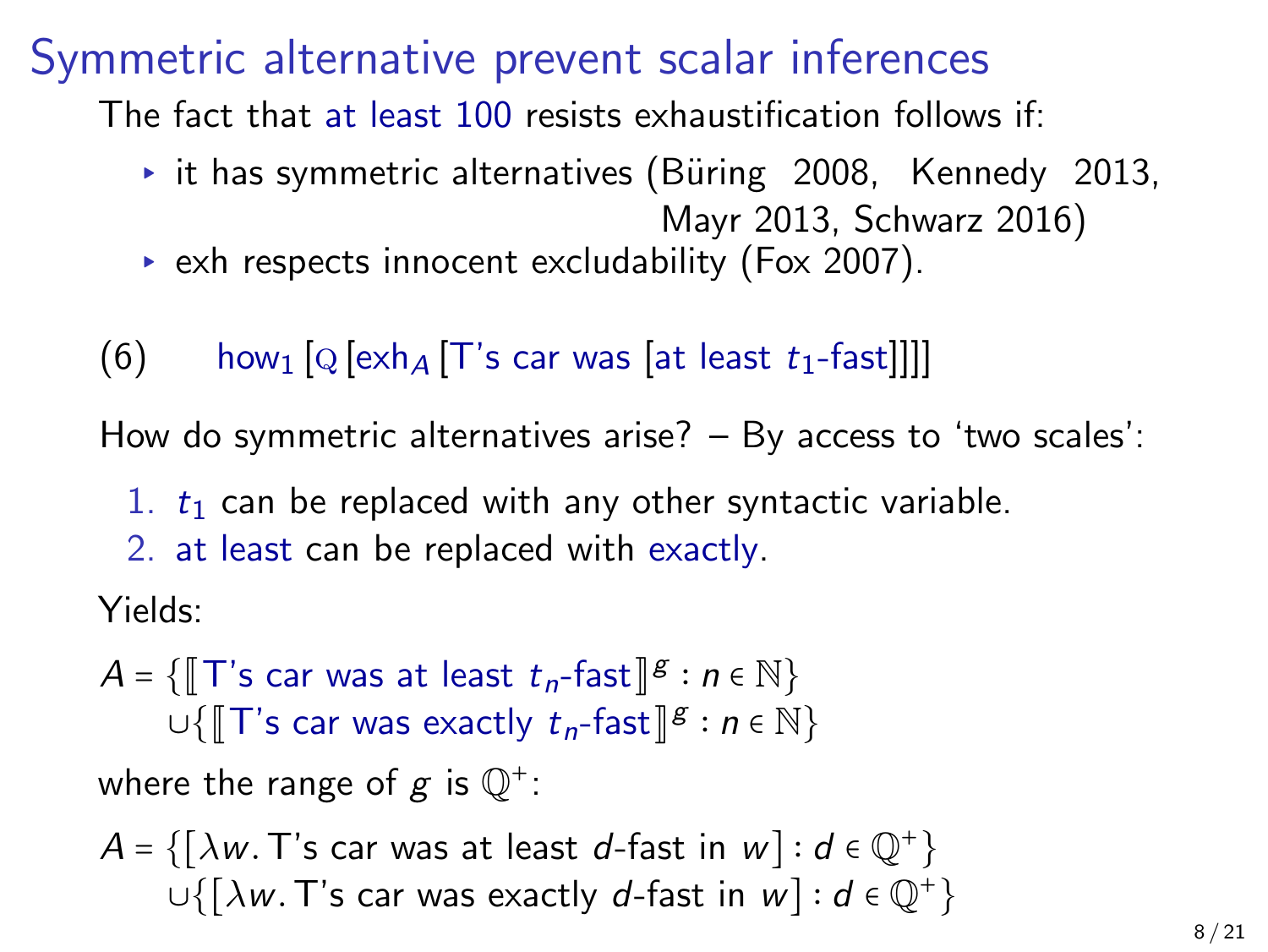### Exhaustification at site  $\Omega$ , cont'ed

- ▸ Every possible answer has symmetric alternatives in *A*.
- ▸ Consider w.l.o.g. [*λw.*T's car was at least 100-fast in *w*]:
	- ▸ [*λw.*T's car was exactly 100-fast in *w*]
	- ▸ ⋁{[*λw.*T's car was at least *<sup>d</sup>*-fast in *<sup>w</sup>*] <sup>∶</sup> *<sup>d</sup>* <sup>&</sup>gt; <sup>100</sup>}  $\equiv$   $[\lambda w$ . T's car was more than 100-fast in w]
- $\triangleright$  This means that exhaustification of  $\alpha$  is vacuous:

$$
[\![ \n \exp A \, [\n \alpha \, T' \, \text{s} \, \text{car was} \, [\n \text{at least } t_1 \text{-fast} ] ] ]\!]^g
$$
\n
$$
= [\![ \alpha \, ]\!]^g
$$
\n
$$
= [\lambda w. \, T' \, \text{s} \, \text{car was at least } g(1) \text{-fast in } w ]
$$

 $\triangleright$  Thus, we correctly derive that superlative degree questions don't have a strong reading. ✔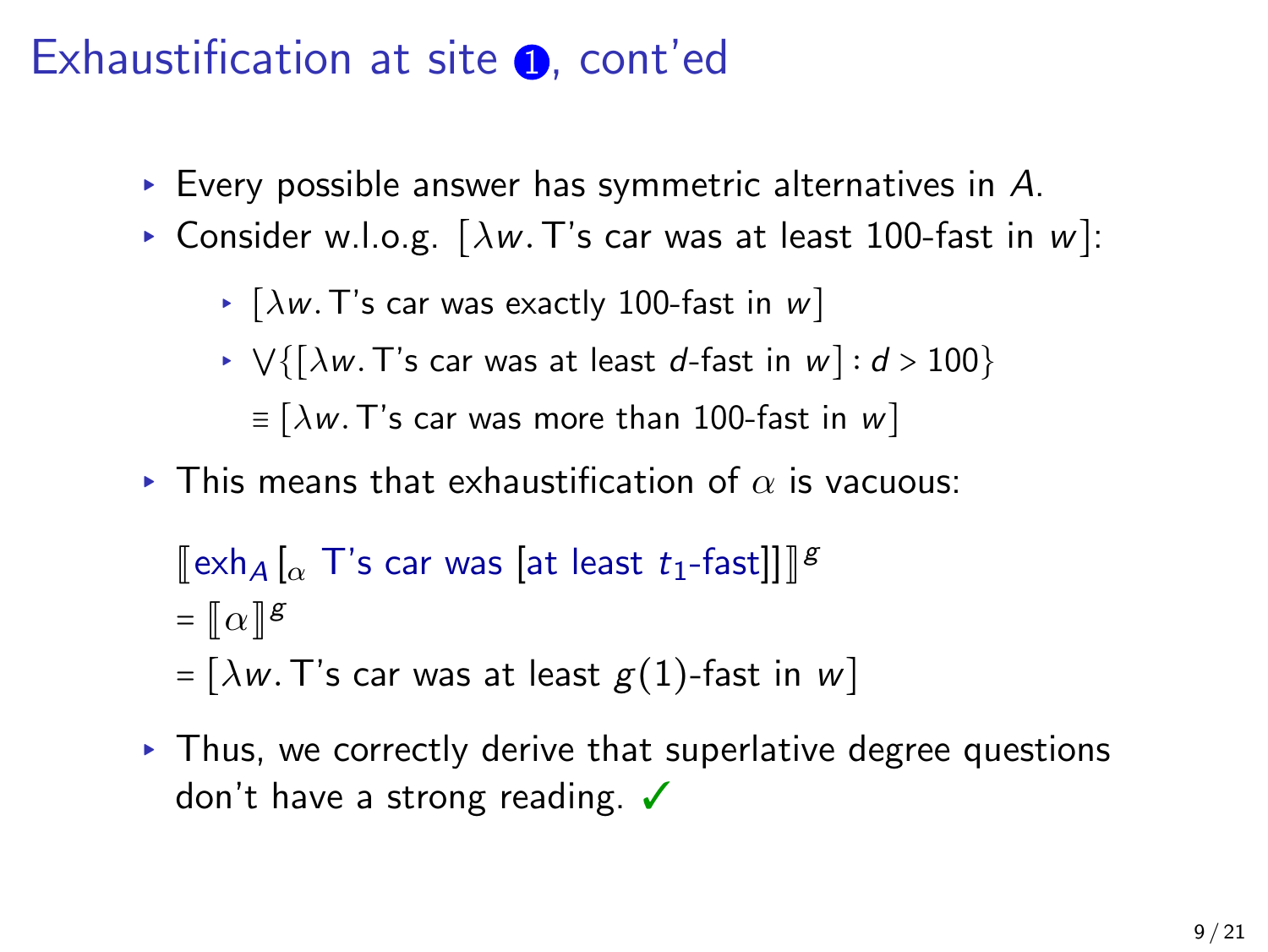## Prediction: modalized SDQs have distributive readings

The declarative in (7) has a strong (distributive) reading:

(7) Sue must take at least 2 classes.  $\rightsquigarrow$   $\diamond$  Sue takes exactly 2 classes  $\sim$   $\diamond$  Sue takes more than 2 classes (The stronger alternatives are innocently excludable.)

Prediction: the question counterpart in (8) has this reading, too.

(8) how<sub>1</sub>  $[Q \left[ \exp \left\{ A \right] \right]$  [Sue must take  $[a \left[ \frac{1}{2} \right]$  and  $b \left[ \frac{1}{2} \right]$   $[Q \left[ \exp \left\{ A \right] \right]$  [Sue must take  $[a \left[ \frac{1}{2} \right]$  and  $b \left[ \frac{1}{2} \right]$  and  $b \left[ \frac{1}{2} \right]$  and  $b \left[ \frac{1}{2} \right]$  and  $b \left[ \frac{1}{2} \right$ 

It seems to me that this prediction is borne out:

Sue weiß, wieviele Kurse sie mindestens belegen muss Sue is forbidden to take just one class Sue is free to take any other number of classes Sue knows that she's allowed to take exactly 2 classes  $\checkmark$ Sue knows that she's allowed to take more than 2 classes  $\checkmark$ 

10 / 21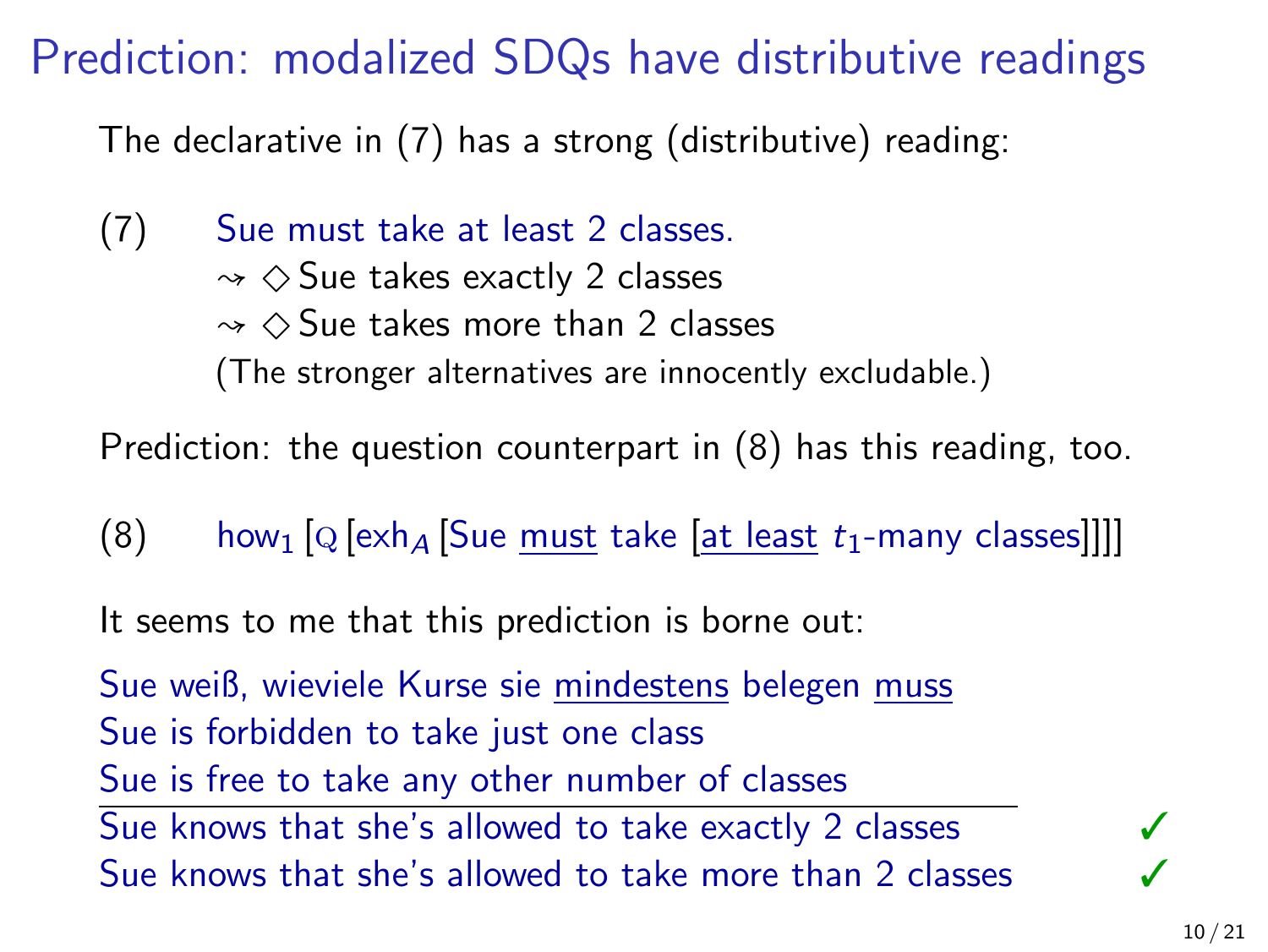## Exh in the way of  $\odot$ ,  $\odot$  (G&S 1982, Heim 1994)

- ▸ Exhaustifiation by way of partitioning the set of worlds
- $\triangleright$  Defined on the basis of the semantic objects in  $(9)/(10)$ :
	- (9) [*λwλd.*T's car moved at least *d*-fast in *w*]
	- (10)  $\{[\lambda w.\text{ T's car moved at least } d\text{-fast in } w]: d \in \mathbb{Q}^+\}$
- ▶ Specifically, defined by the equivalence relation in  $(11)$ :
	- (11) *<sup>w</sup>* <sup>∼</sup> *<sup>w</sup>* ′ iff ∀*d* ∶ T's car moved at least *d*-fast in *w* ↔ T's car moved at least *d*-fast in *w* ′ .
- $\blacktriangleright$  However, (11) defines the same relation as (12):
	- (12) *<sup>w</sup>* <sup>∼</sup> *<sup>w</sup>* ′ iff ∀*d* ∶ T's car moved exactly *d*-fast in *w* ← T's car moved <u>exactly</u> d-fast in w'.
- $\triangleright$  Thus,  $\odot$  and  $\odot$  make the wrong prediction that superlative degree questions have a strongly exhaustive reading.  $\boldsymbol{x}$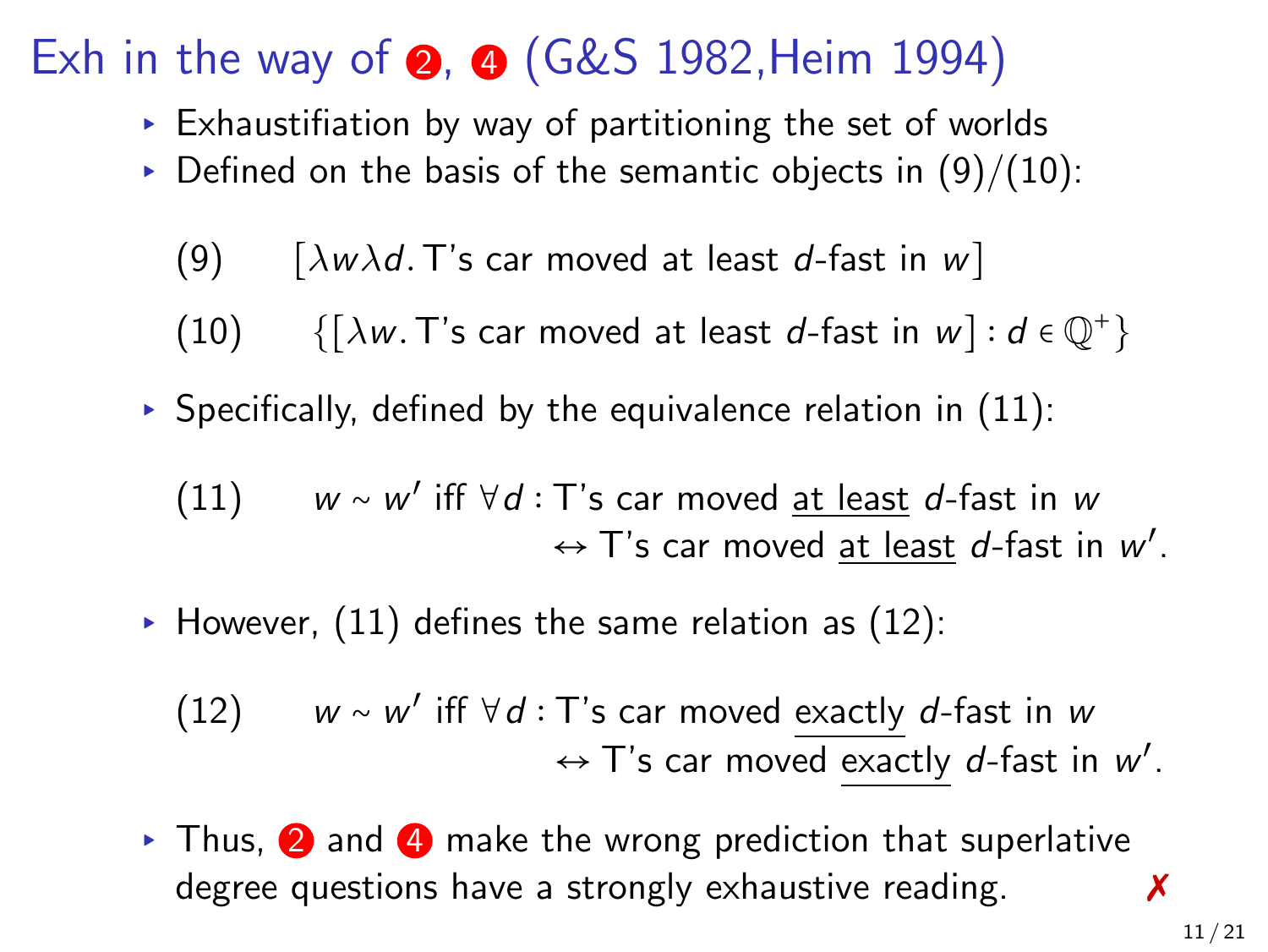## Exh in the way of  $\odot$  (Klinedinst & Rothschild 2011)

- ▸ Alternatives of exhaustification are defined in semantic terms:
	- ▸ Questions map every *w* to the weakly exhaustive answer in *w*.
	- ▸ Stronger questions map every *w* to a stronger (or equally strong) non-exhaustive answer.
- ▸ Exhaustification relative to these stronger questions is performed pointwise for each *w*.
- $\triangleright$  Exhaustification of a superlative degree question SDQ relative to the set of stronger questions  $[\![\mathsf{SDQ}]\!]_{\mathsf{F}^+}$  yields the strongly exhaustive reading: exhaustive reading:

 $\left[\lambda w.\text{ T's car was at least 100-fast in } w\right] = \left[\text{SDQ}\right](w'),$  for some  $w'$ <sup>∀</sup>*<sup>d</sup>* <sup>&</sup>gt; <sup>100</sup> <sup>∶</sup> [*λw.*T's car was at least *<sup>d</sup>*-fast in *<sup>w</sup>*]  $= Q(w')$ , for some  $Q \in \llbracket \text{SDQ} \rrbracket_{F^+}$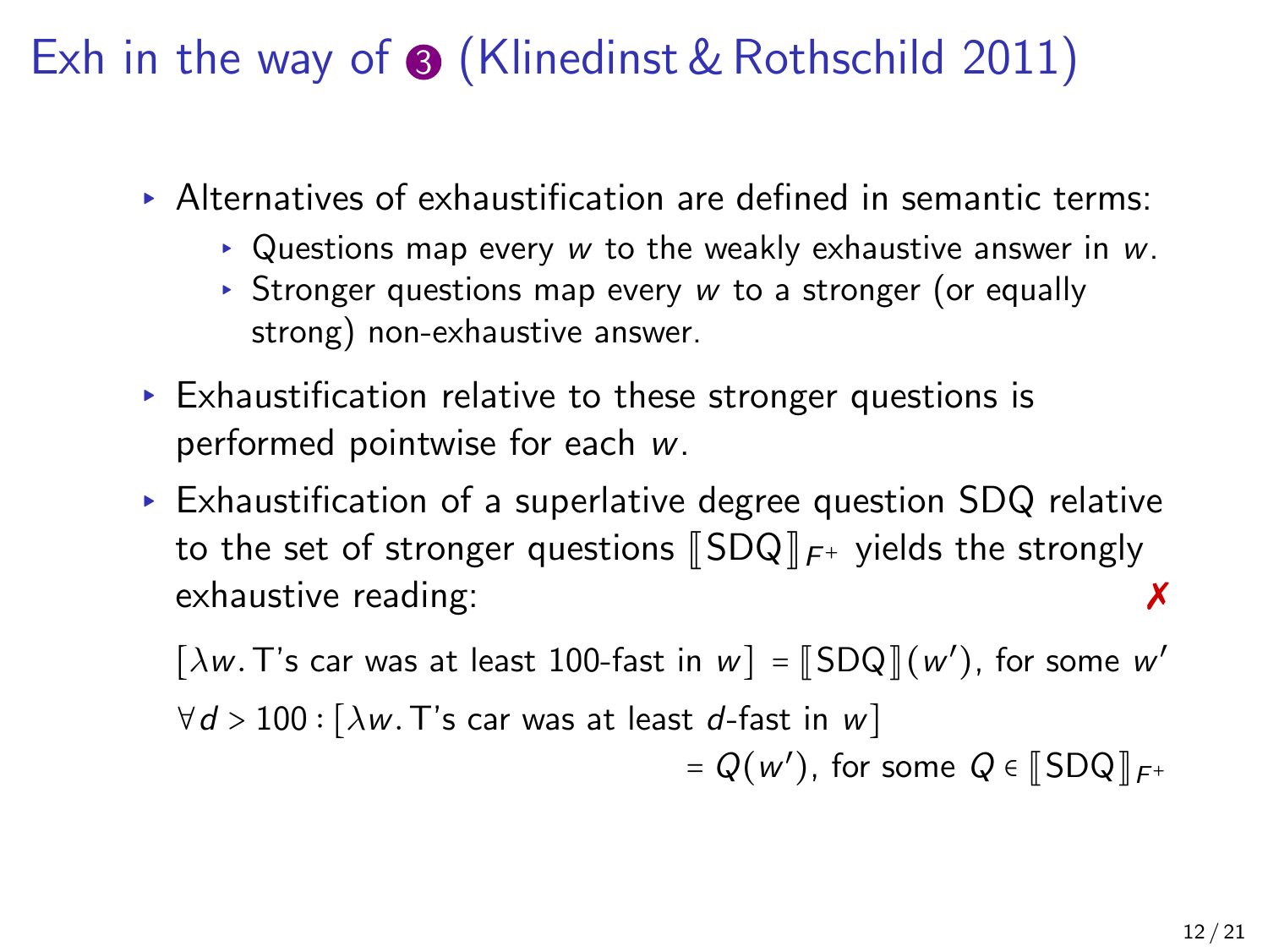### Exh in the way of  $\odot$ , cont'ed

- $\triangleright$  Can symmetric alternatives be introduced to  $\llbracket \mathsf{Q} \rrbracket_F$ ?
- $\triangleright$  Semantically, only by recursive exhaustification, i.e., by also considering mappings to exhaustive answers:

(13) 
$$
[\![Q]\!]_F = [\![Q]\!]_{F_w} \cup [\![Q]\!]_{F_s}
$$

$$
[\![Q]\!]_{F_w} = \{Q' : \forall w \exists w'. Q'(w) = [\![Q]\!](w')\}
$$

$$
[\![Q]\!]_{F_s} = \{Q' : \forall w \exists w'. Q'(w) = \text{exh}([\![Q]\!]_{F_w})([\![Q]\!](w'))\}
$$

- ▸ Then, we correctly derive no strong meaning for superlative degree questions.
- $\triangleright$  However, we lose the ability to exhaustify any question:  $\lambda$

#### Who (among Sue and Ann) left?

 $[\lambda w$ . Sue left in w] ′ ), for some *w* ′  $[\lambda w.$  Sue left in  $w \wedge$  Ann left in  $w$   $]$  =  $Q(w'), Q \in [\![ \mathsf{W} \mathsf{ho} \; ] \!]$ *F*<sub>*w*</sub>  $\left[\lambda w.\text{ Sue left in } w \wedge \neg \text{Ann left in } w\right] = Q'(w'), Q' \in \llbracket \text{Who left?} \rrbracket_{F_s}$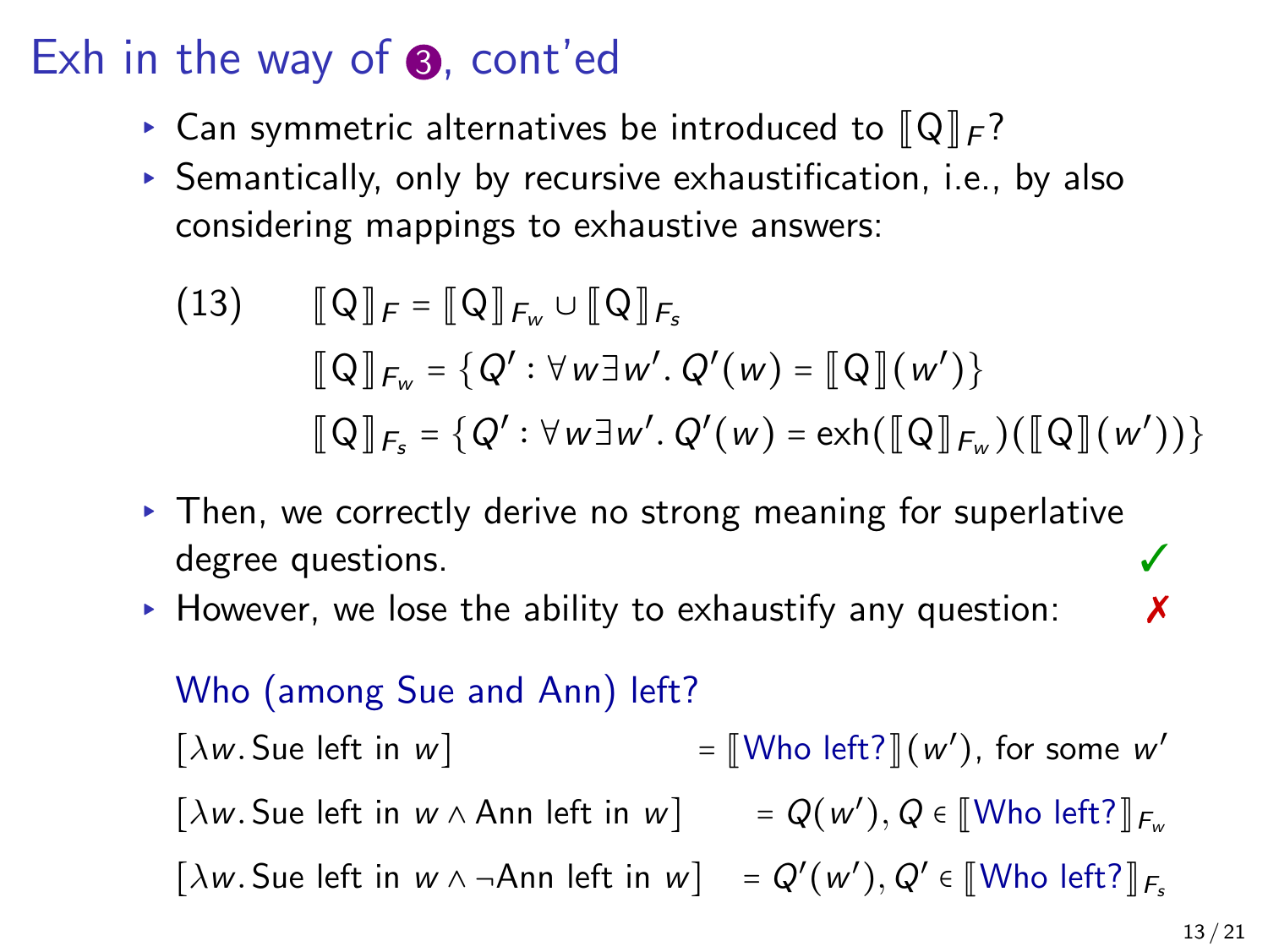### Intermediate conclusion

# $\cdot$  0

- $\rightarrow$  2 4 3  $\times$
- $\triangleright$  3 can be rescued by exhaustification relative to formal alternatives  $($   $\bullet$   $\checkmark$ ). Proof omitted.
- ⇒ Strong exhaustivity of *wh-*questions must be derived by reference to formal alternatives.
	- $\triangleright$  Exhaustification at site  $\bigcirc$  (of the question nucleus) leads to the most uniform theory of strong sentence meanings.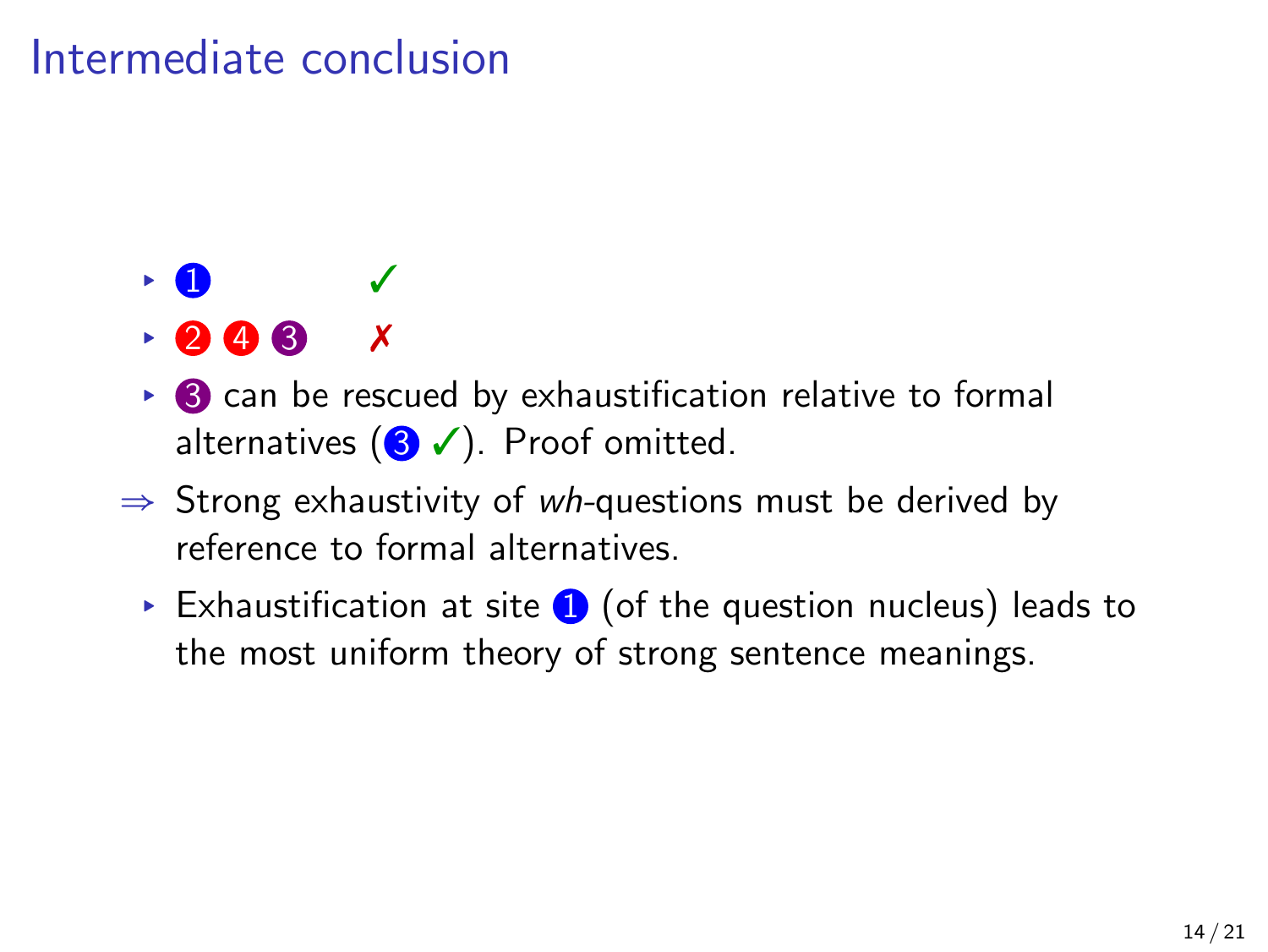SDQs have weakly exhaustive readings

Sue weiß, wie schnell sich Toms Auto mindestens bewegt hat Tom's car was moving at exactly 100 kpm Sue knows that Tom's car was moving at at least 100 kpm

 $\Rightarrow$  Superlative degree questions have a weakly exhaustive reading.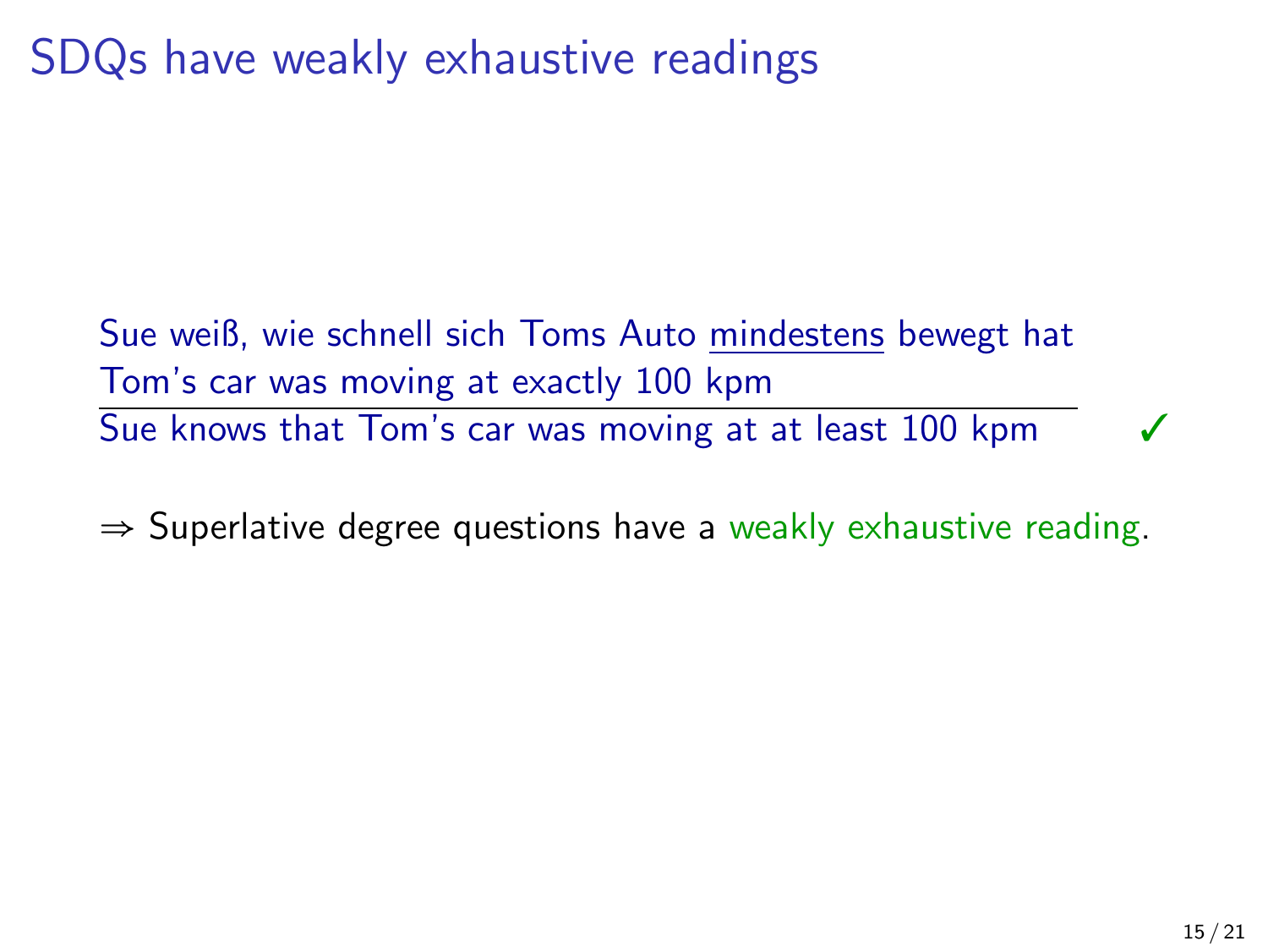### SDQs have non-exhaustive readings

*An automatic radar on a highway detects all the cars that move at 100 kph or more at a certain location. For any car, it records its owner, which is sent electronically to Sue, who sits inn an office. So Sue knows that certain cars (identified by their owners) are speeding, but never knows their speed apart that it's at least 100 kph. She was notified that Tom's car was speeding. This car was in fact moving at exactly 150 kph.*

Sue weiß, wie schnell sich Toms Auto mindestens bewegt hat. 'Sue knows for which *d* Tom's car was moving at least *d*-fast.'

- $\Rightarrow$  Superlative modified degree questions have a reading that is weaker than the weakly exhaustive reading.
	- $\triangleright$  What reading is this? A non-exhaustive reading.
		- ▸ By contextual entailment, Sue knows that Tom's car was moving at at least 100 kph.
		- ▸ The contextual entailment validates the non-exhaustive reading.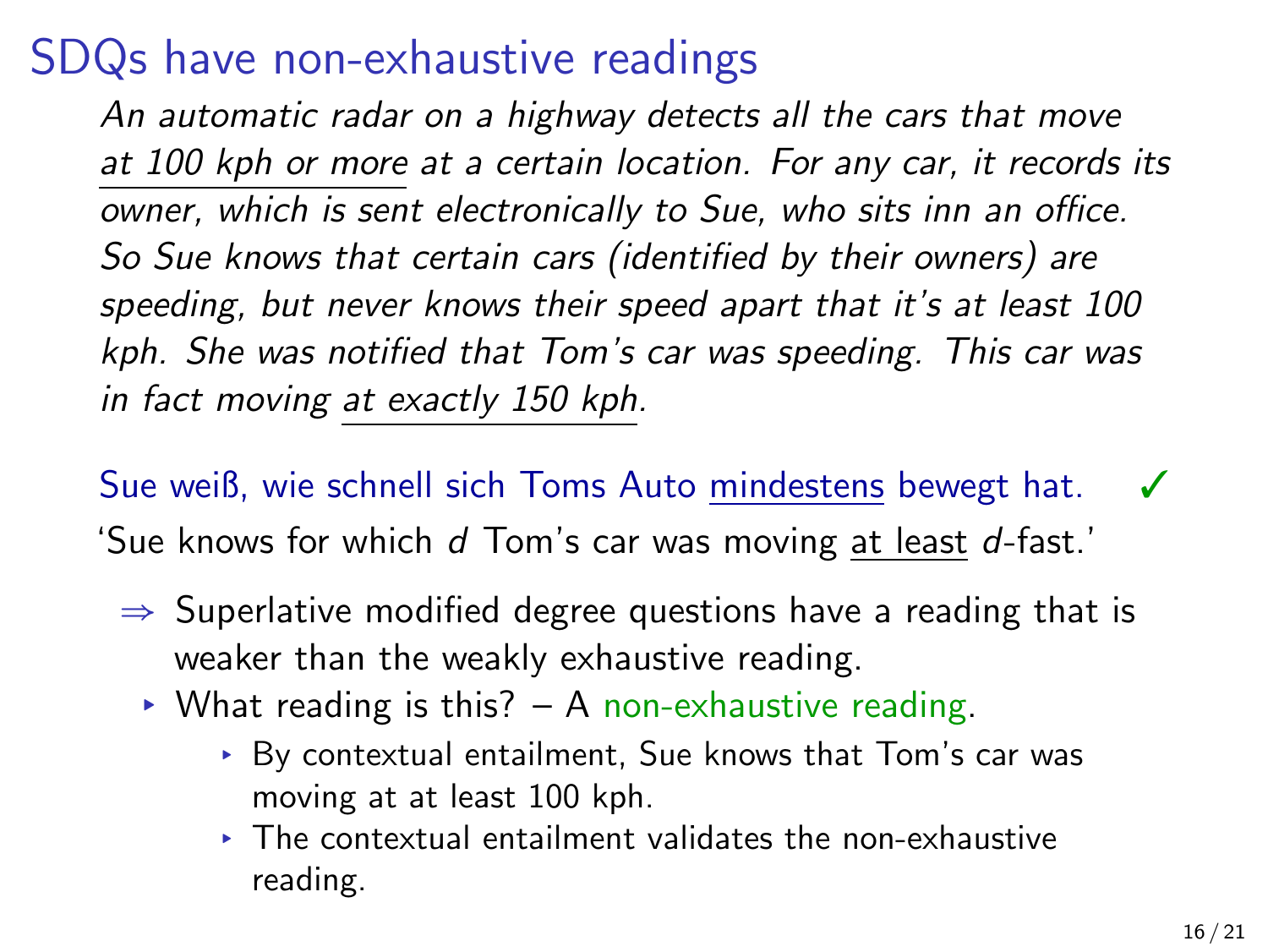The distribution of modifiers in degree questions SDQs can be used as direct questions:

(14) Wie schnell hat sich Toms Auto mindestens bewegt? 'For which *d*: Tom's car moved at least *d*-fast?'

They can be formed with höchstens 'at most':

(15) Wie schnell hat sich Toms Auto höchstens bewegt? 'For which *d*: Tom's car moved at most *d*-fast?'

Degree questions allow the modifier genau 'exactly':

(16) Wie schnell hat sich Toms Auto exactly bewegt? 'For which *d*:Tom's car moved genau *d*-fast?'

. . . but disallow comparative modifiers:

(17) \*Wie schnell hat sich Toms Auto mehr als bewegt? *intended*: 'For which *d*: Tom's car moved more than *d*-fast?'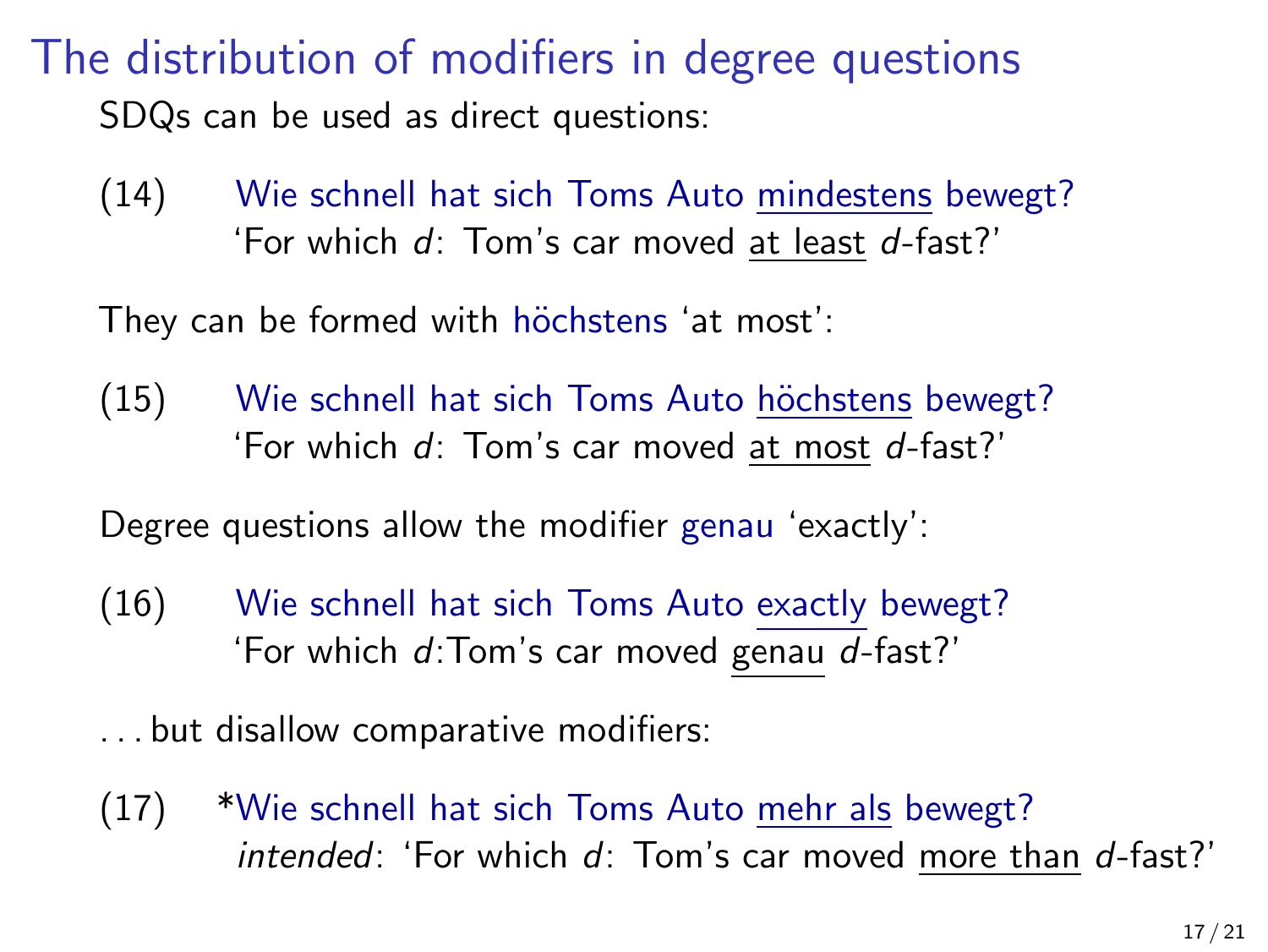The distribution of modifiers in degree questions, cont'ed

Thus, the distribution of modifiers in degree questions mirrors their distribution in declarative split constructions.

- (18) 100 km/h schnell hat sich Toms Auto mindestens bewegt. 'Tom's car moved at at least 100 kph.'
- $(19)$  100 km/h schnell hat sich Toms Auto höchstens bewegt. 'Tom's car moved at at most 100 kph.'
- (20) ?100 km/h schnell hat sich Toms Auto genau bewegt. 'Tom's car moved at exactly 100 kph.'
- (21) \*100 km/h schnell hat sich Toms Auto mehr als bewegt. *intended*: 'Tom's car moved at more than 100 kph.'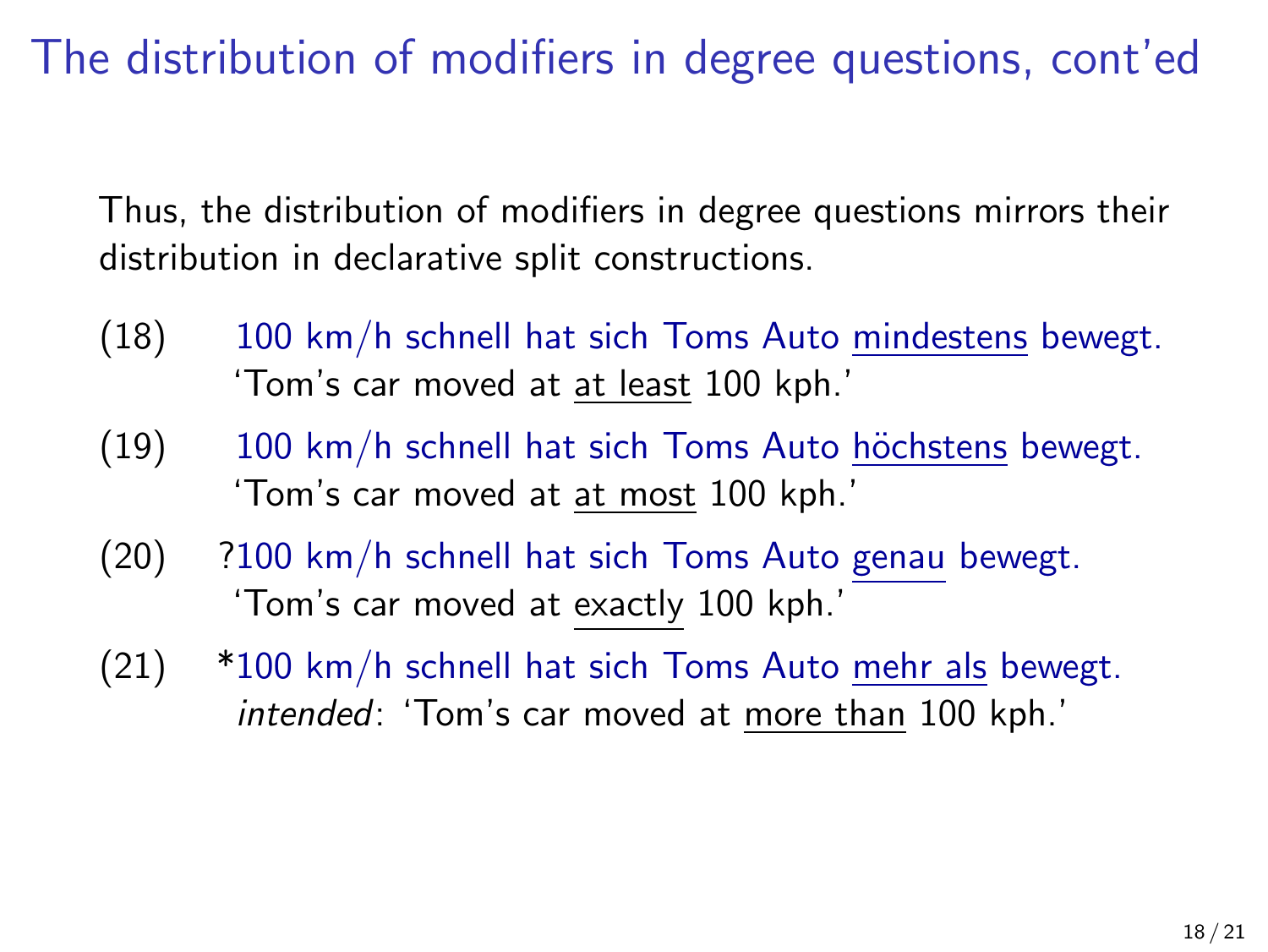### Cross linguistic distribution

▸ There's no direct counterpart of German SDQs in English:

(22) \*Sue knows how fast Tom's car was moving at least.

. . . but there are close counterparts:

- (23) Sue knows how fast Tom's car was moving at a minimum.
- (24) Sue knows the minimum speed of Tom's car.
- ▸ I speculate that the difference between English and German is syntactic in nature: splits are ungrammatical in English.
- ▸ Taiwanese Mandarin also has SDQs (I-An Tan):
	- $(25)$ Sue know John have at least how many-CL child zhidao Yuehan you zhi-shao ji-ge haizi. 'Sue knows for which *d* John has *d*-many children.'
	- $(26)$ Sue know John have at least two-CL child zhidao Yuehan you zhi-shao liang-ge haizi 'Sue knows that John has at least 2 children.'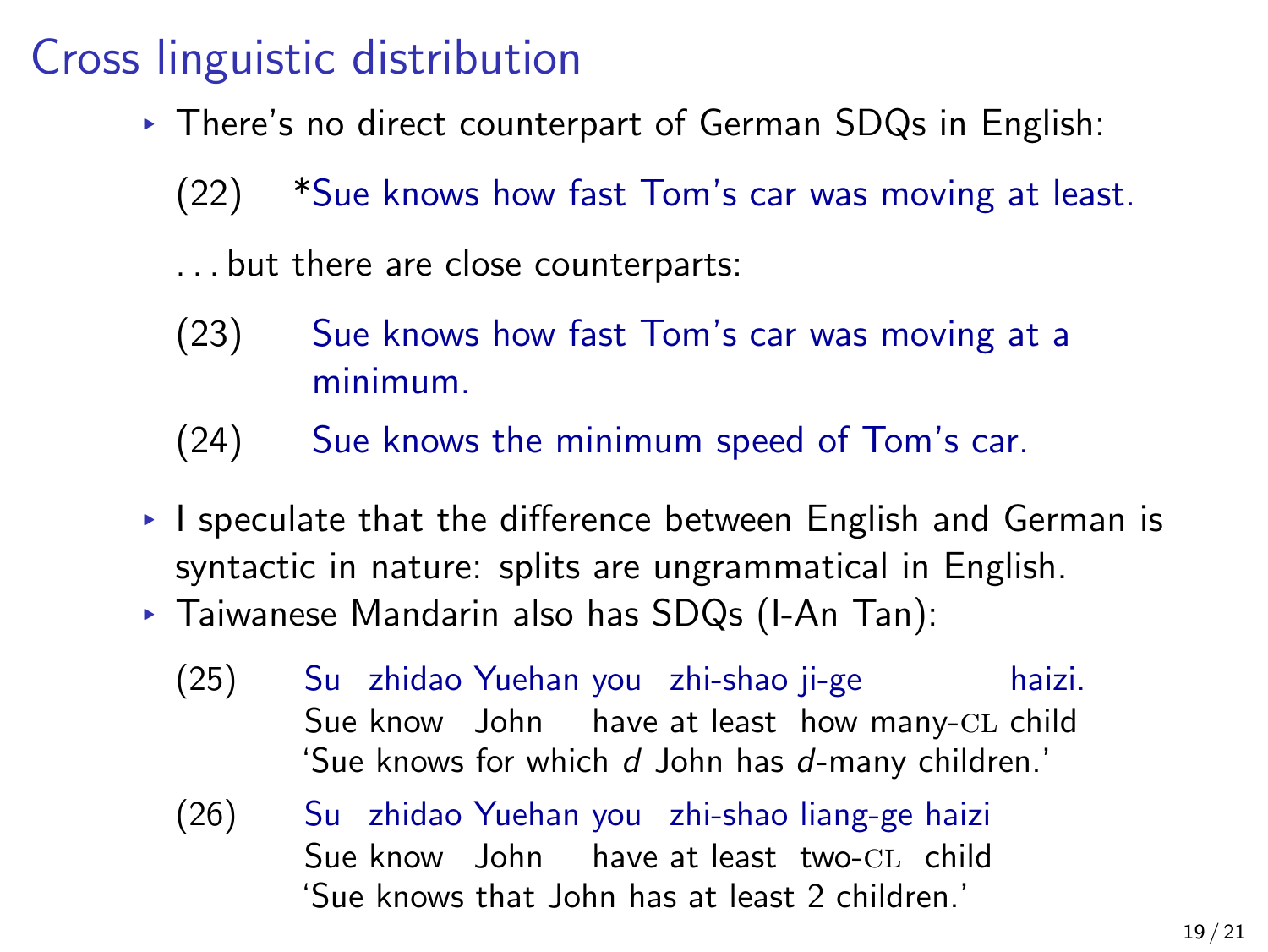### Conclusion

- ▸ There are questions without strongly exhaustive reading.
- ▸ The existence of these questions follows if *wh-*questions are strengthened in the same way as declaratives, and in no other way.
- ▸ Conclusions towards the locus of exhaustification are not fully determined by these questions.
- $\triangleright$  Exhaustification of the question nucleus seems to be a natural option.